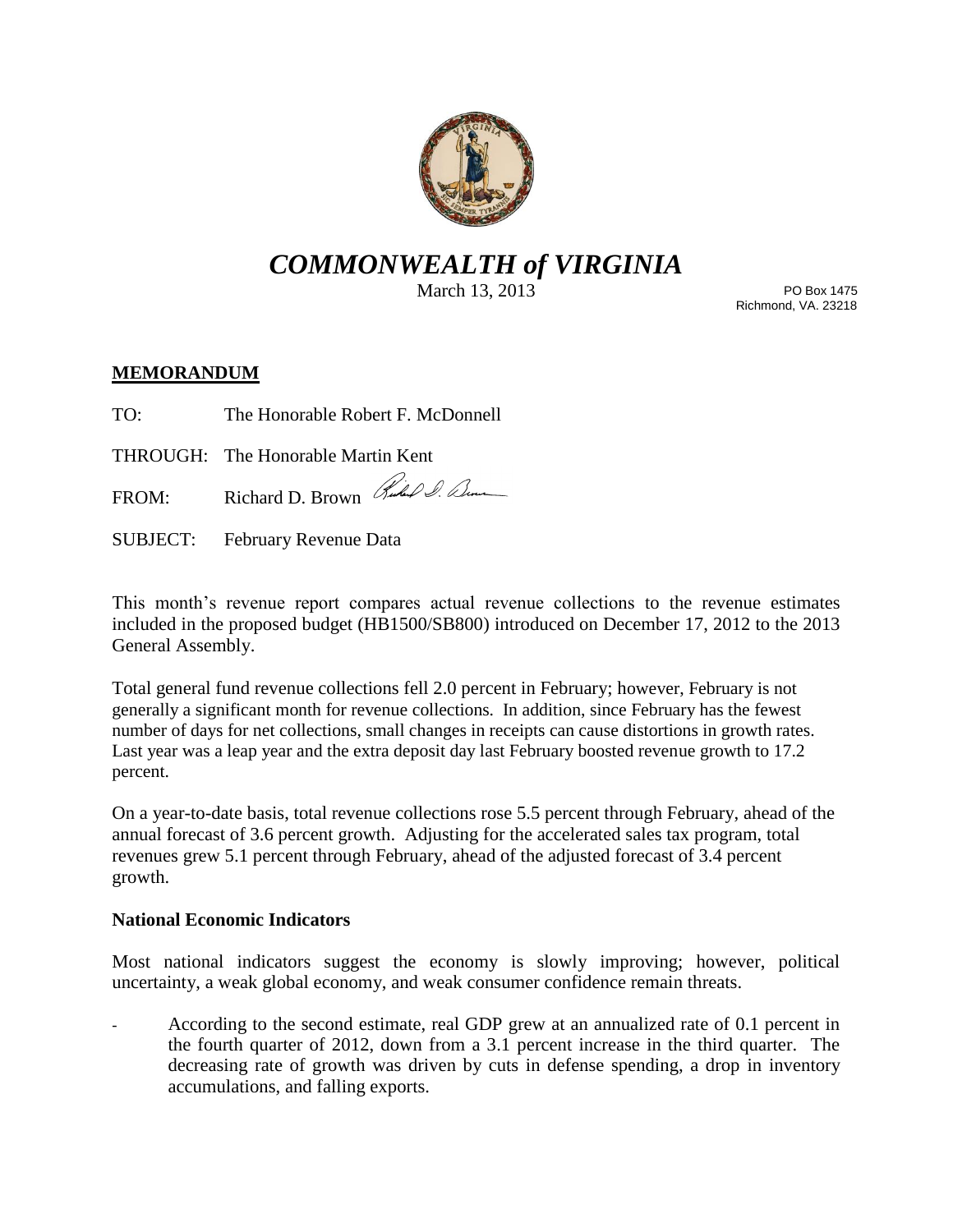- Payroll employment gained 236,000 jobs in February. Over the past three months, job gains have averaged 191,000 per month, consistent with a modest expansion. The February gains were widespread, with business and professional services contributing the largest number of jobs. In a separate report, the unemployment rate fell slightly, from 7.9 to 7.7 percent.
- Initial claims for unemployment fell by 7,000 to 340,000 during the week ending March 2. The four-week moving average also fell by 7,000 to 349,000, its lowest level since early March 2008. The level of claims is consistent with an improving job market.
- After rising 0.5 percent in December, the Conference Board's index of leading indicators rose 0.2 percent in January. An improvement in the stock market, along with building permits and the initial claims component, contributed to the increase. The index has risen in four of the previous five months.
- After three months of declines, the Conference Board's index of consumer confidence increased from 58.4 to 69.6 in February. Both the current conditions and expectations components increased in February.
- The manufacturing sector continued its modest expansion in January, with the Institute of Supply Management index increasing from 53.1 to 54.2.
- The CPI was unchanged in January, and stands 1.6 percent above January 2012. Core inflation (excluding food and energy prices) rose 0.3 percent in January, and has increased 1.9 percent from January 2012.
- The Federal Reserve announced at its January meeting that it will keep the federal funds target rate at 0.0 to 0.25 percent, and continued its quantitative easing program.

## **Virginia Economy**

Later this month, the Virginia Employment Commission will release re-benchmarked employment data for calendar years 2011 and 2012. A brief review of the revision will be included in the March revenue letter.

The Virginia Leading Index rose 0.1 percent in January after increasing 0.2 percent in December. Building permits, the U.S. leading index, initial unemployment claims, and future employment (estimated until benchmark revisions are released) improved in January, while auto registrations fell. The Leading Index increased in Charlottesville, Lynchburg, Winchester, and Blacksburg, while the indexes for Roanoke, Danville, and Bristol contracted. The indexes for Richmond, Northern Virginia, Hampton Roads, and Harrisonburg were little changed in January.

## **February Revenue Collections**

Total general fund revenue collections fell 2.0 percent in February; however, February is not generally a significant month for revenue collections. On a year-to-date basis, total revenue collections rose 5.5 percent through February, ahead of the annual forecast of 3.6 percent growth.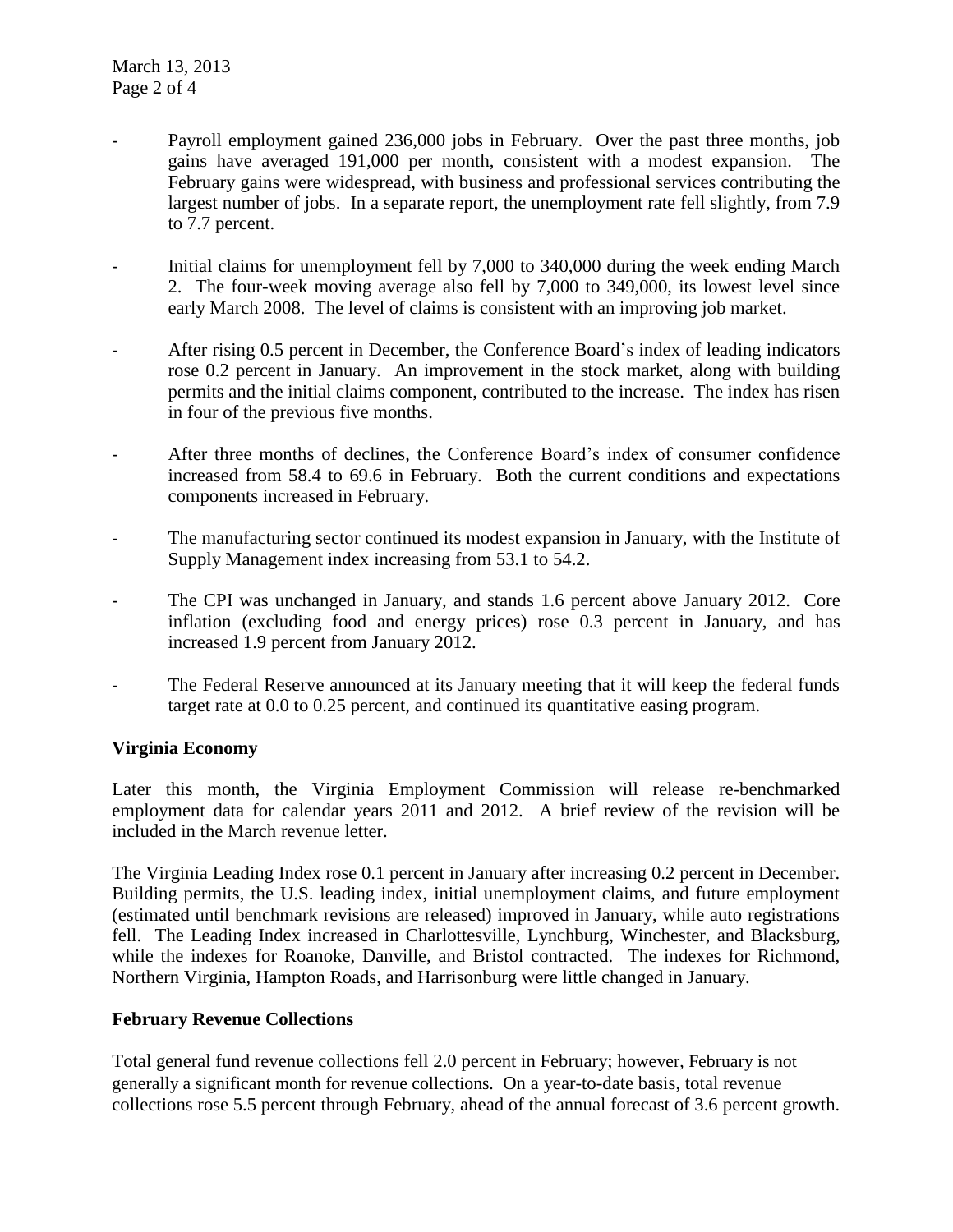March 13, 2013 Page 3 of 4

Adjusting for the accelerated sales tax program, total revenues grew 5.1 percent through February, ahead of the adjusted forecast of 3.4 percent growth.

*Net Individual Income Tax (68% of general fund revenues)*: Through February, collections of net individual income tax rose 5.7 percent from the same period last year, ahead of the annual estimate of 4.5 percent growth. Performance in each component of individual income tax is as follows:

*Individual Income Tax Withholding (63% of general fund revenues)*: Collections of payroll withholding taxes fell 5.7 percent in February, driven by one less deposit day than February of last year. Year-to-date, withholding collections rose 2.8 percent compared with the same period last year, lagging the projected annual growth rate of 3.3 percent.

*Individual Income Tax Nonwithholding (15% of general fund revenues)*: Collections in this source fell 14.5 percent in February. Year-to-date, nonwithholding collections rose 12.2 percent over the same period last year, ahead of the annual estimate of 6.8 percent growth. The majority of the remaining collections in nonwithholding will occur in April and May, with both final payments for tax year 2012 and estimated payments for the current year due May 1.

*Individual Income Tax Refunds*: As the main income tax filing season began, the Department of Taxation issued \$432.3 million in refunds in February compared with \$421.6 million last year. All of the increase is due to the delay of the federal electronic filing program in January. About \$90.6 million in refunds were issued during the first 3 days of February as compared to \$54.6 million last February. Year-to-date, refunds have fallen 11.5 percent, lagging the annual estimate of 0.4 percent growth.

*Sales Tax (20% of general fund revenues)*: Collections of sales and use taxes, reflecting January sales, rose 10.3 percent in February. February receipts include post-holiday sales and gift card purchases, completing the holiday shopping season. Taken together, collections of sales and use taxes for December through February, which reflect taxable sales for November through January, rose 3.9 percent. The forecast anticipated a 3.0 percent increase for the holiday shopping season. On a year-to-date basis, collections have risen 4.8 percent through February, ahead of the annual estimate of 4.1 percent. Adjusting for the partial repeal of the accelerated sales tax program, sales tax collections have grown by 2.9 percent year-to-date, close to the economic-base forecast of 3.2 percent growth.

*Corporate Income Tax (5% of general fund revenues)*: Collections of corporate income tax were negative \$6.2 million in February due to normal refund activity, compared with \$14.2 million a year ago. Year-to-date collections in this source have risen 1.1 percent from the same period last year, well ahead of the estimate of a 4.5 percent decline.

*Wills, Suits, Deeds, Contracts (2% of general fund revenues)*: Collections of wills, suits, deeds, and contracts – mainly recordation tax collections – were \$27.1 million in February, compared with \$22.4 million in February of last year, a 20.9 percent increase. On a year-to-date basis, collections are up 18.2 percent, far ahead of the annual forecast of 4.5 percent growth.